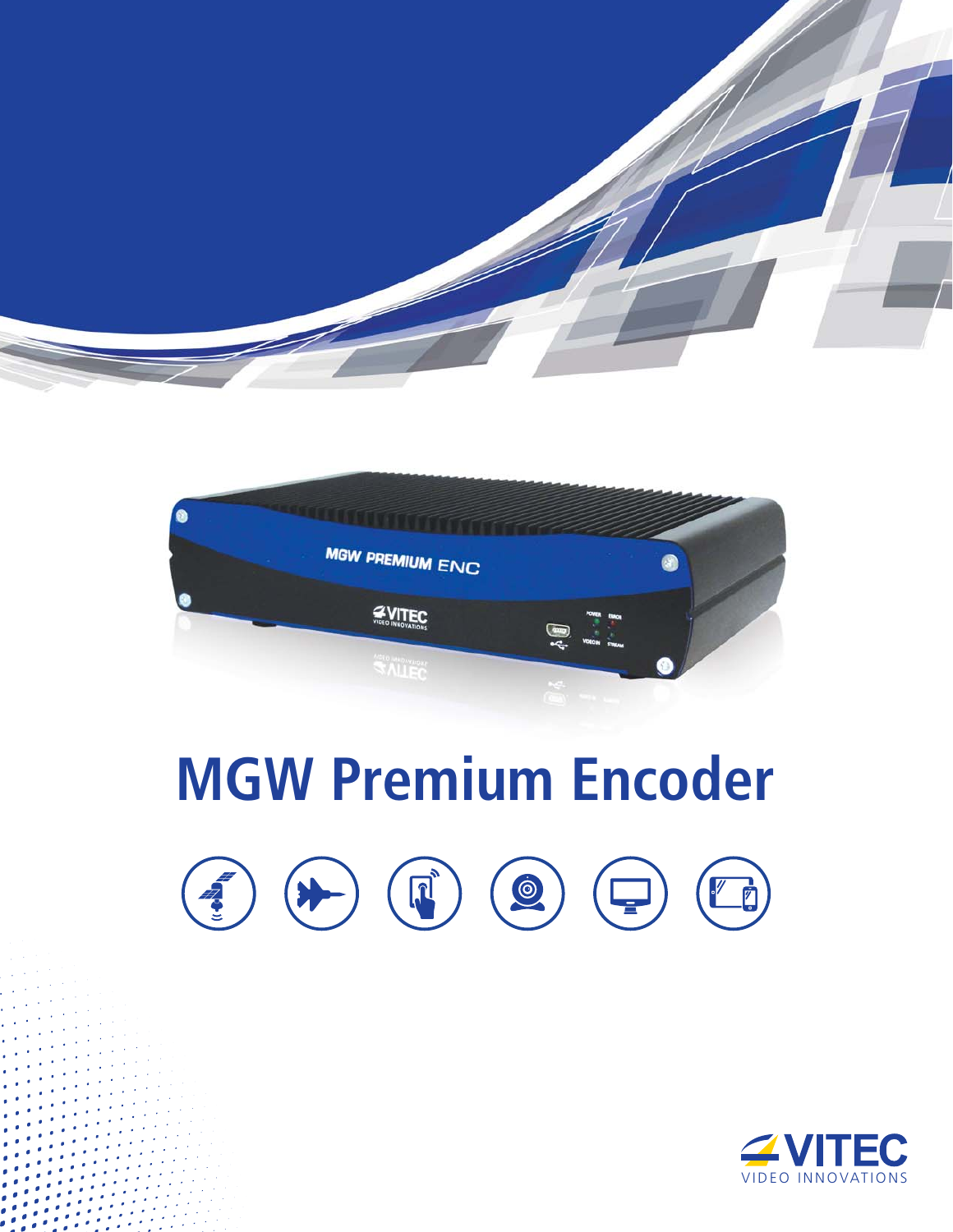# **MGW Premium Encoder**

Multi-channel portable encoding MPEG-4 H.264 appliance featuring Full HD processing, best-in-class connectivity options, low latency streaming and KLV metadata support. The ideal encoding solution for portable encoding applications combining cost effective, low latency streaming and broadcast quality video delivery with Zixi™ and ProMPEG FEC protection.

# **Technical Specifications - General**

#### **Video Inputs**

- **·** 2 x 3G/HD-SDI/SD-SDI (SMPTE 259M-C, SMPTE 292M, SMPTE 274M, SMPTE 296M, SMPTE 424M, SMPTE 425M)
- **·** 1 x HDMI (support for HDCP and non-HDCP protected sources)
- **·** 1 x DVI-I (Y, Pb, Pr / RGBHV analog DVI-A sources and Y, Cb, Cr digital DVI-D sources)
- **·** 4 x Composite (RCA via provided break-out cable)
- **·** 4 x S-Video Y/C (RCA via provided break-out cable)

#### **Input Resolutions / frame rates:**

1920x1080p @ 60, 59.94, 50, 30, 29.97, 25, 24 Hz 1920x1080i @ 60, 59.94, 50 Hz 1600x1200p @ 85, 60, 50 Hz 1366x768p @ 60, 50 Hz 1280x800p @ 60, 50 Hz 1280x768p @ 60, 50 Hz 1024x768p @ 60, 50 Hz 1280x720p @ 60, 59.94, 50, 30, 29.97, 25 Hz 720x480p @ 30, 29.97 Hz 720x480i @ 59.94 Hz 720x576p @ 25 Hz 720x576i @ 50 Hz

#### **Audio Inputs**

- **·** 2 x SDI Embedded audio
- **·** 1 x HDMI Embedded audio
- **·** 1 x Analog unbalanced stereo audio, AC-coupled (mini-jack)
- **·** 4 x Analog unbalanced stereo audio pairs (RCA L/R via provided break-out cable)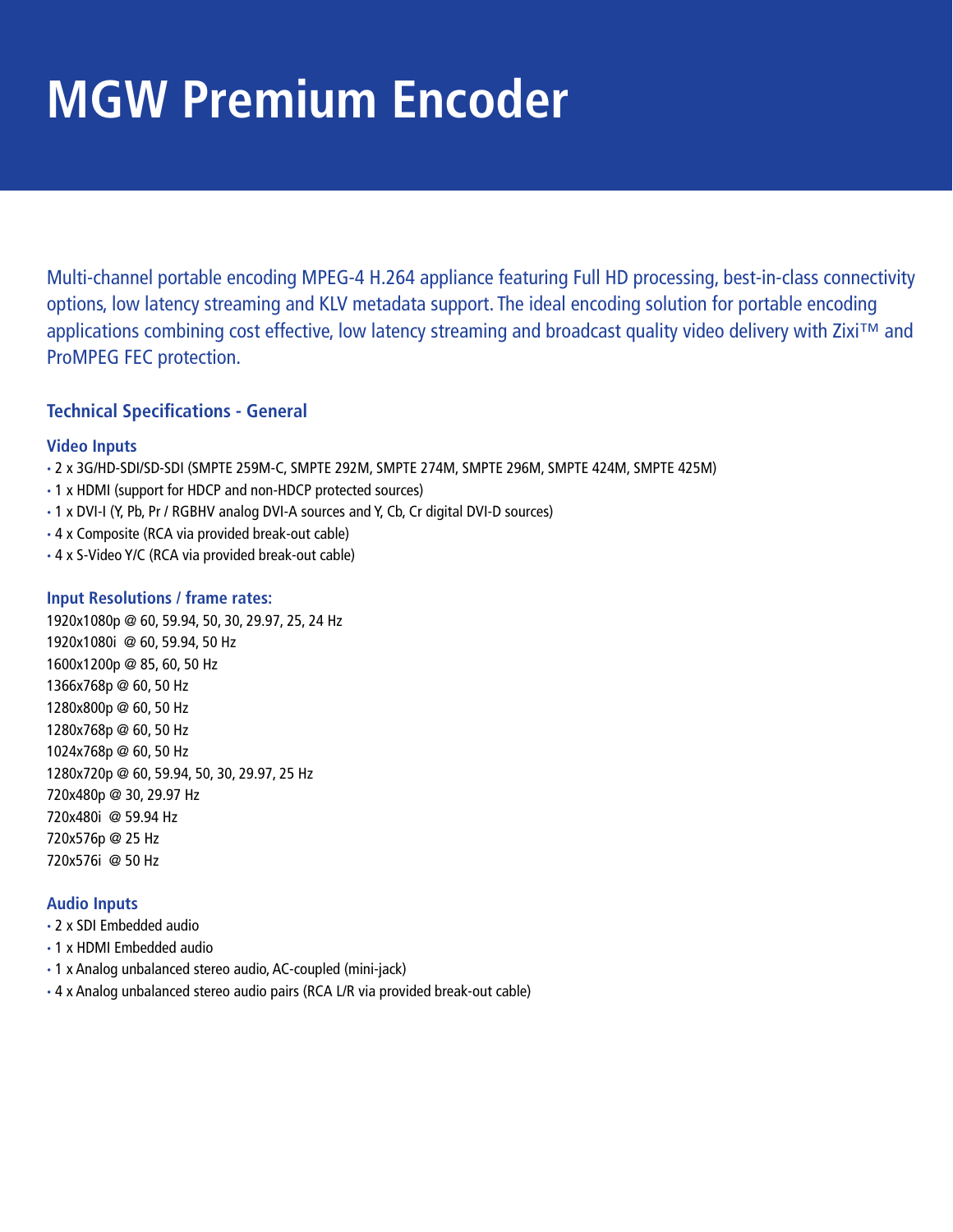$\dot{\textcirc}$ 

#### **Video Output**

- **·** H.264 (ISO\IEC 14496-10 AVC MPEG-4 part 10). Modes:
- o Baseline Profile L3
- o Main Profile L3 and L4
- o High Profile L4 and L4.2
- **·** Bit Rate: 100 Kbps 14 Mbps
- **·** Frame Rate: 5-60 fps. Down sampling modes: third, half, three quarters
- **·** Bit Rate Regulation Modes: Constant (CBR), Variable (VBR)
- **·** Output Resolutions: Configurable from QCIF up to full HD 1920x1080p60
- **·** Encoding Latency: 65 milliseconds (TurboVideo™ mode)

#### **Audio Output**

- **·** MPEG-4 AAC-LC (ISO/IEC 14496-3), MPEG-1 L2
- **·** Stereo and mono modes
- **·** Bit Rate: 32Kbps 256Kbps in Stereo, 16Kbps 128Kbps in Mono
- **·** Sampling Rate: 16 kHz 48 kHz

#### **Network Protocols**

- **·** Streaming:
	- o UDP, RTP, RTSP, SAP, MPEG-2 Transport encapsulation, unicast and multicast modes
- **·** Error Correction:
	- o Zixi™ technology for up to 30% packet loss recovery
	- o SMPTE-2022 ProMPEG Forward-Error-Correction (FEC)
- **·** Peripheral:

o HTTPS, DHCP, NTP, SSH, SAP

#### **Management**

- **·** Secure Web based remote management interface (HTTPS)
- **·** Dashboard with dynamically updating I/O signal detection and streaming stats
- **·** SSH interface with "get/set" or XML API for integration with 3rd party control software
- **·** Autostart mode recovers saved configuration after power cycle
- **·** Remote firmware and software upgrade capability via command line
- **·** System and channel event logging

#### **Security**

- **·** Real-time AES encryption for video, audio and metadata. Interoperability with EZ TV and FITIS systems
- **·** Password-protected HTTP and CLI control interfaces